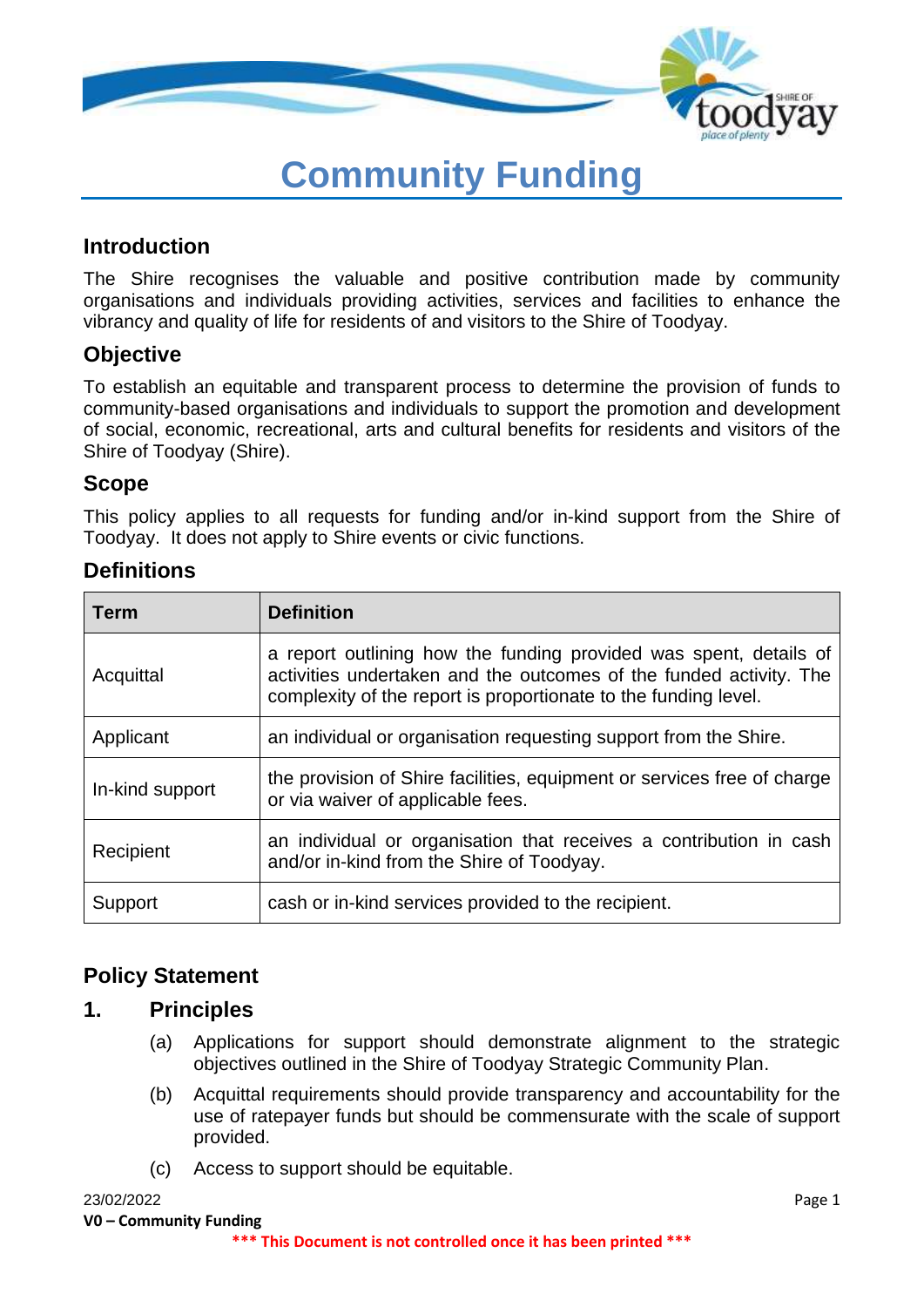- (d) In-kind support incurs a cost to the Shire and its value should be acknowledged and understood.
- (e) Where relevant, applications should demonstrate principles of access, inclusion, equity and diversity

## **2. Provisions**

- **2.1** Council will allocate an amount in the Shire of Toodyay Annual Budget and Long-Term Financial Plan for Community Funding.
- **2.2** The Community Funding budget will be used for:
	- allocation of direct financial support;
	- funding of fees waiver; and/or
	- reimbursement of Shire's services and/or equipment use.
- **2.3** Council reserves the right to partially fund projects.
- **2.4** Council may choose not to allocate all of the budgeted funds in any year. Should funds remain unallocated at the end of the financial year, Council may resolve to either:
	- carry over the unallocated amount to the following year; or
	- allocate the funds for another agreed purpose.
- **2.5** Applicants should demonstrate that other sources of funding support have been explored such as the Department of Local Government, Sport & Cultural Industries, Lotterywest, etc.

## **3. Community Funding Programs**

#### **3.1 Ad-Hoc Community Funding**

| Purpose                          | Small, one-off requests for funding, in-kind, fee waiver or donation                                                                     |  |
|----------------------------------|------------------------------------------------------------------------------------------------------------------------------------------|--|
| Available                        | Year round                                                                                                                               |  |
| Application                      | Letter of request addressed to the CEO                                                                                                   |  |
| Amount                           | <\$1,000. Maximum value of the pool to be determined by Council during<br>the annual budget process                                      |  |
| Approval                         | CEO under delegation                                                                                                                     |  |
| Agreement                        | Confirmation letter signed by CEO                                                                                                        |  |
| Acquittal                        | Email confirmation of completed activity                                                                                                 |  |
| Examples of<br>funded activities | Contribution for Toodyay young athlete to attend a skills development<br>$\bullet$<br>training course<br>Achievement award - Toodyay DHS |  |

#### **3.2 Community Funding – Small Grants**

| Purpose   | I One-off requests for funding, in-kind, fee waiver or donation         |
|-----------|-------------------------------------------------------------------------|
| Available | Once per year in March for activities occurring after July of that year |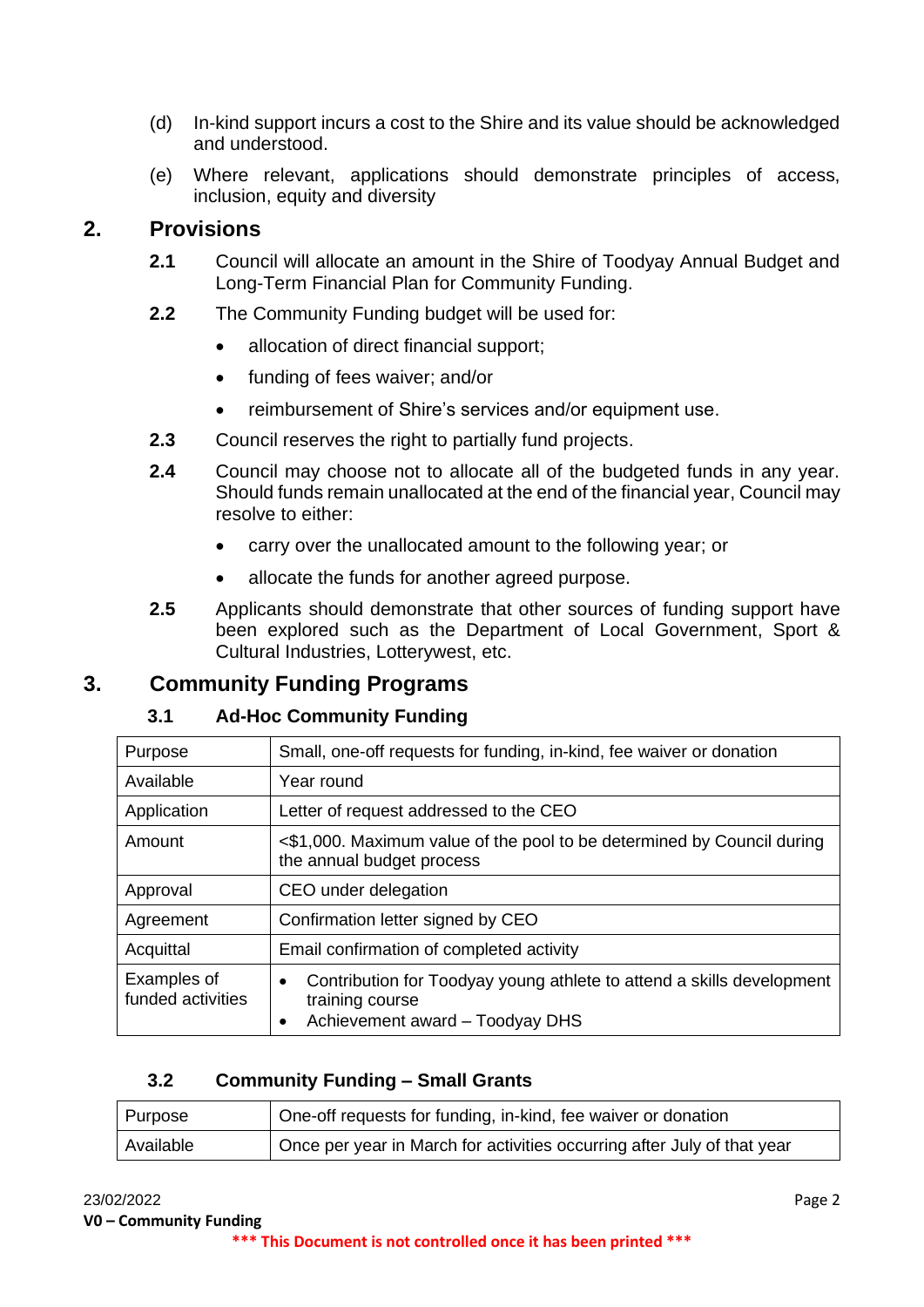| Application                      | Application form outlining amount, project outline, strategic alignment                                                                  |  |
|----------------------------------|------------------------------------------------------------------------------------------------------------------------------------------|--|
| Amount                           | $$1,000 - $3,000$                                                                                                                        |  |
| Approval                         | Council resolution                                                                                                                       |  |
| Agreement                        | Confirmation letter to be signed and returned by recipient                                                                               |  |
| Acquittal                        | One page acquittal form including income & expenses, outcomes                                                                            |  |
| Examples of<br>funded activities | Contribution to Toodyay CRC to provide school holiday workshops<br>$\bullet$<br>Toodyay Historical Society building upgrade<br>$\bullet$ |  |

## **3.3 Community Funding – Large Grants**

| Purpose                          | One-off requests for funding, in-kind, fee waiver or donation                                                                                                                |  |  |
|----------------------------------|------------------------------------------------------------------------------------------------------------------------------------------------------------------------------|--|--|
| Available                        | Once per year in March for activities occurring after July of that year                                                                                                      |  |  |
| Application                      | Application form outlining amount, project outline, budget including any<br>other support, objectives, strategic alignment, community outcomes,<br>promotional opportunities |  |  |
| Amount                           | $$3,001 - $10,000$                                                                                                                                                           |  |  |
| Approval                         | Council resolution as part of annual budget process                                                                                                                          |  |  |
| Agreement                        | Confirmation letter to be signed and returned by recipient                                                                                                                   |  |  |
| Acquittal                        | Acquittal form including outline of funded activities, income & expenses<br>(receipts required), outcomes against objectives, promotion undertaken                           |  |  |
| Examples of<br>funded activities | Contribution to upgrade of bowling greens<br>Contribution to the Christmas Street Party                                                                                      |  |  |

## **3.4 Events, Tourism & Economic Development Funding**

| Purpose                          | Cash and in-kind support for large scale activities or events that generate<br>tourism and/or economic development                                                                                                                                                                |  |
|----------------------------------|-----------------------------------------------------------------------------------------------------------------------------------------------------------------------------------------------------------------------------------------------------------------------------------|--|
| Available                        | Once per year in March for activities occurring after July of that year                                                                                                                                                                                                           |  |
| Application                      | Application form outlining amount, project outline, budget including any<br>other support, objectives, strategic alignment, community outcomes, risk<br>management planning, promotional opportunities                                                                            |  |
| Amount                           | Maximum \$15,000                                                                                                                                                                                                                                                                  |  |
| Approval                         | Council resolution as part of annual budget process                                                                                                                                                                                                                               |  |
| Agreement                        | Funding agreement signed by both parties (max. 3 years) including<br>funding objectives, milestones for payment and reporting                                                                                                                                                     |  |
| Acquittal                        | Annual report to be submitted in March each year of agreement that<br>includes outline of funded activities, income & expenses (receipts<br>required), outcomes against objectives, promotion undertaken,<br>challenges and learnings, proposed activities for the following year |  |
| Examples of<br>funded activities | Cash and in-kind contribution to the Toodyay Agricultural Society<br>Cash and in-kind contribution to the Avon Descent                                                                                                                                                            |  |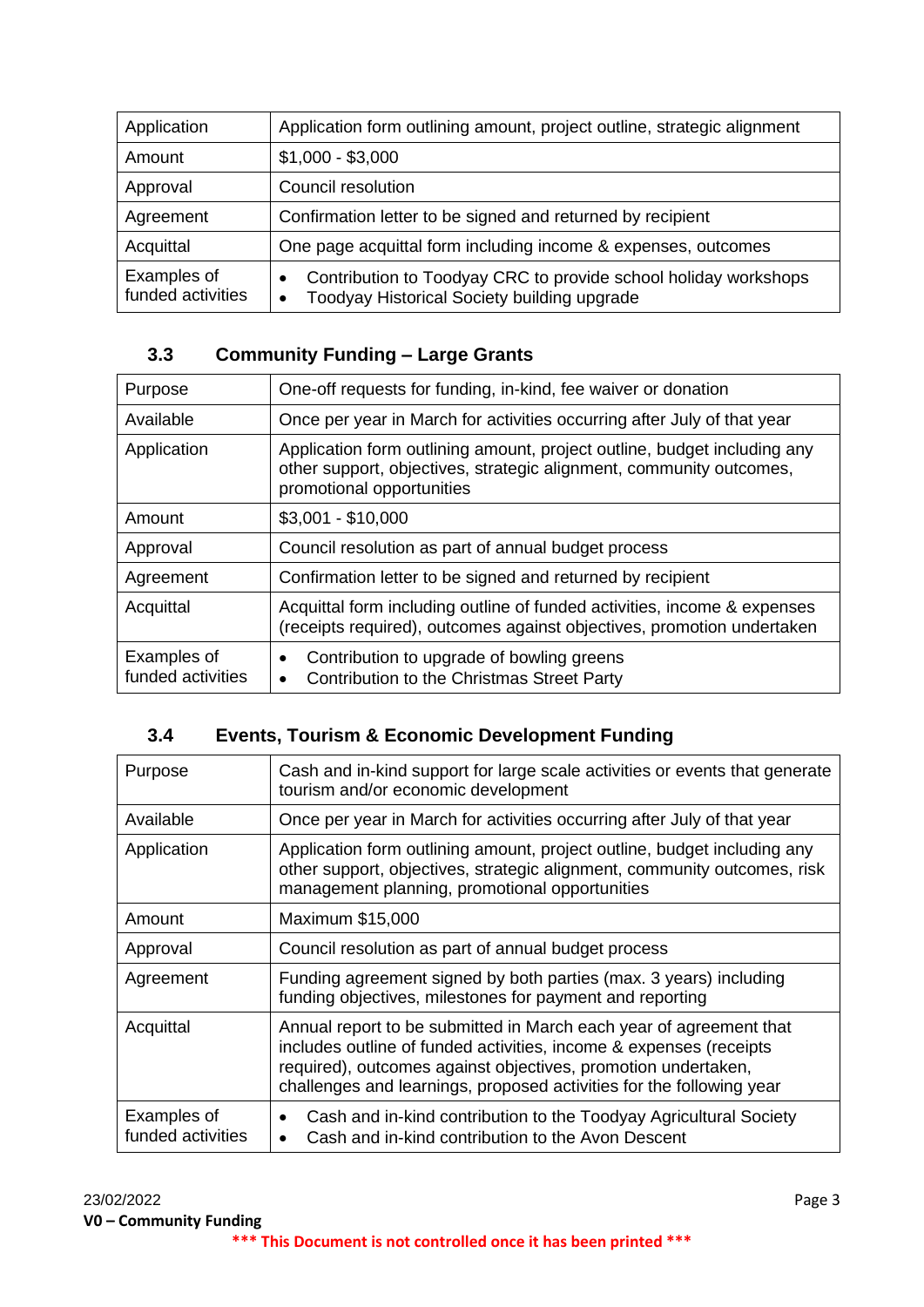# **4. Criteria for Decision-Making**

- **4.1** The following criteria will be considered when assessing applications for support. The extent to which the proposed activity:
	- Encourages community participation, connectedness and well-being
	- Assists in building community capacity
	- Attracts visitors and generates economic development
	- Increases understanding, protection and appreciation of the natural and built environment
	- Contributes to the vibrancy and quality of life of Toodyay
	- The benefits to the community and Shire as a result of the proposed activity
- **4.2** To be **eligible** to apply, applicants must:
	- Be a not for profit group/organisation located in the Shire of Toodyay. Applications from individuals will be considered if the activity can demonstrate the benefit to the wider Toodyay community.
	- Deliver the project within the Financial Year that the funding is awarded for.
	- Submit the appropriate Community Funding Application Form.
	- Community groups/organisations applying for Large or Events, Tourism & Economic Development grants must have an ABN and be Incorporated.
- **4.3** The following **will not be considered** for support:
	- Activities that do not relate to the Shire of Toodyay's Strategic Community Plan.
	- On-going operational and administrative costs.
	- Profit making activities.
	- Retrospective activities.
	- Programs, projects and services considered the responsibility of other government departments, individuals and private for-profit groups.

#### **Reference Information**

Nil

#### **Legislation**

Nil.

#### **Associated documents**

Community Funding Guidelines

Application Form – Community Funding

Acquittal Form – Community Funding

#### **Version control information**

| <b>Version No.</b> | Date Issued | <b>Review</b><br>position | Developed by | Approved by |
|--------------------|-------------|---------------------------|--------------|-------------|
| V0                 | 13/12/2021  | Original                  | <b>CEO</b>   | Council     |